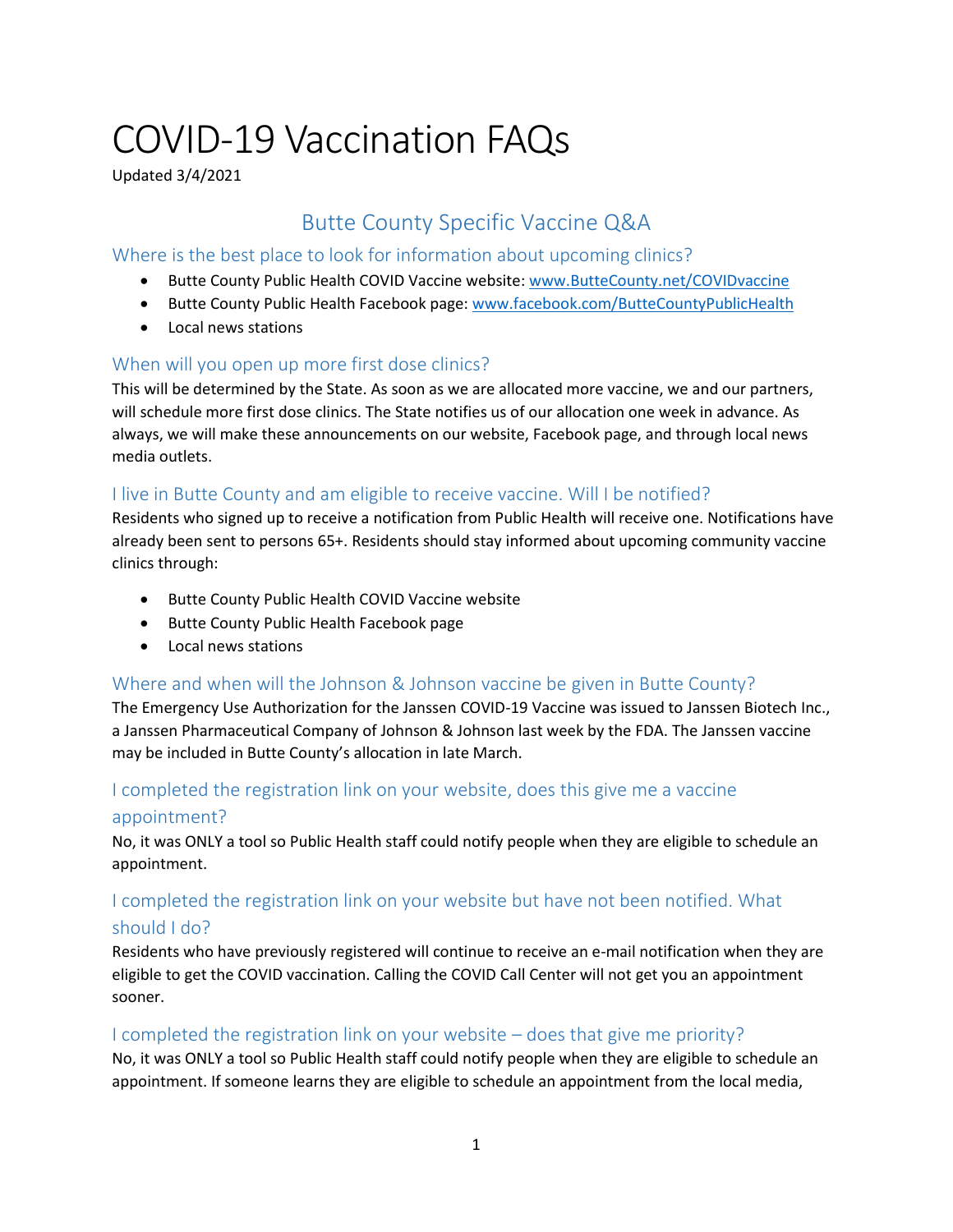social media or via email because they registered they can all go to the online scheduling program and schedule themselves an appointment.

## Are there future plans for additional large-scale first dose clinics like the one at Meriam Park?

Yes. There will be more first dose community clinics scheduled in locations throughout the county. Currently, there are clinics scheduled for March 8-11 in Chico at Meriam Park.

Information and a link to book your vaccine will posted on the COVID vaccine webpage, on Facebook and through the local media.

#### If I call the COVID-19 Call Center can they schedule my appointment?

No. Calling the COVID Call Center will not get you an appointment any sooner.

Additionally, the State has announced more changes for local health departments coming soon – they will soon require the use of their scheduling platform, MyTurn for booking vaccine appointments. Once this goes into effect, BCPH will have to change from the current online scheduling system to MyTurn.

## I see the link on your website to schedule my vaccine but all the slots are full. What should I do?

If all the slots are full we ask that you continue to be patient. We can only schedule clinics if we have doses of the vaccine to offer. Clinics are announced as soon as they are scheduled by the vaccine providers – Enloe, Orchard, and Oroville Hospitals. BCPH announces open clinics through the local news, on social media and on the Butte County Public Health COVID-19 Vaccine website.

#### Who can be vaccinated now and who will be vaccinated next?

As a reminder, we are following the State's tiered and phased approach. Please visit our website to learn more about the State's guidelines. We are currently inviting those 65+ for vaccine. Next in line are the childcare and agriculture sectors. Please note that the 65+ population in our county is over 50,000 people. So it will take some time to move through this category. The state estimates that there will be enough supply by Summer 2021 to offer vaccine to everyone who wants it.

## When will you start vaccinating people who work in Agriculture, Food and Childcare?

We do not have a timeline for moving into additional priority sectors for several reasons:

- We do not know how long it will take to finish vaccinating the 65+ group.
- We have not been allocated vaccines for additional sectors yet.
- The State has announced vaccine priority for persons at high risk for COVID complications.

## Are agriculture and food separate priority groups? With agriculture eligible for vaccination before food?

**No,** Agriculture and Food are one sector. There is a list of sub-sectors eligible in the Food & Ag Sector listed on the COVID vaccine webpage. To learn more about the Agriculture and Food sector please visit: [covid19.ca.gov/essential-workforce/](https://covid19.ca.gov/essential-workforce/)

Does the Agriculture and Food group include grocery store and restaurant employees? Yes.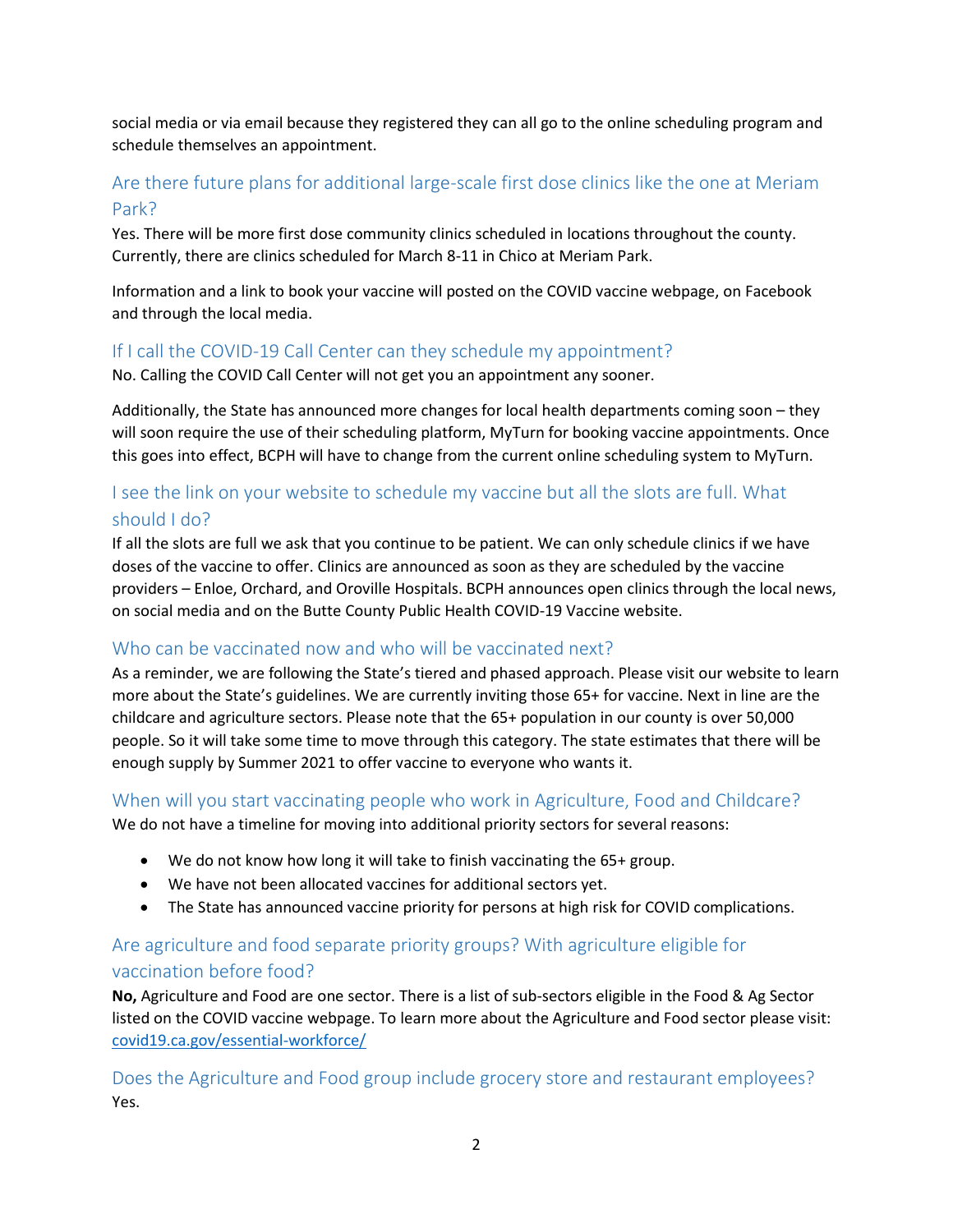#### If I work in a restaurant in one county and live in another. Where should I be vaccinated?

You will likely be vaccinated in the county that you work. We have not finished the 65+ group yet and are in the planning phases for the Agriculture and Food sectors.

#### When we reach the food sector, will signups be through workplaces?

It depends. Public Health has already sent invitations directly to some groups within the Food and Ag sector. In other cases, some Community Clinics will allow for those in the Food and Ag sector to book directly.

### Come March 15<sup>th</sup>, will anyone with an underlying health condition get vaccinated?

No, March 15th is the date the State has announced for the beginning of prioritization for this group.

The State guidance indicates that healthcare providers will determine individual eligibility - at this time, we have more questions than answers about how this will work and will keep you posted as we learn more. Lastly, vaccination is based on allocated supply.

#### I have an underlying condition. When can I make my appointment?

March 15th is the date the State has announced for the beginning of prioritization for those with underlying conditions.

#### How will older adults (65+) with or without underlying health conditions know when they can get vaccinated and how to schedule the appointment?

Individuals 65+ are currently being invited to vaccine clinics in Butte County. Clinics are announced as soon as they are scheduled by the vaccine providers – Enloe, Orchard, and Oroville Hospitals.

BCPH announces open clinics through the local news, on social media and on the PH COVID Vaccine website. Please use the 'Schedule Vaccination' button on the Butte County Public Health COVID-19 Vaccine homepage to schedule your appointment online.

#### I qualify for one of the groups to get vaccinated in one of the checked boxes, but have not been notified as to where I should get my vaccine.

If you qualify to get the COVID vaccination in Phase 1a (all tiers) and believe you may have been missed, you can notify Public Health by clicking the ["You missed me"](mailto:WeMissedYou@ButteCounty.net) link on the BCPH COVID Vaccine webpage.

## How will people who had their first vaccine get their second dose?

It depends on where you receive the first dose.

If an individual receives their first dose through the Enloe clinic they will need to schedule a second dose appointment when the second dose clinics open up for scheduling. They should stay informed through the local media, PH website and social media. Once Public Health announces clinics for the second dose only, you will need to schedule your vaccine appointment online.

If individuals receive their first dose at Oroville Hospital, they are immediately booked for their second dose.

Additionally, there is updated guidance from the CDC that starts the first dose does not "expire." Even if a person gets the second dose later than the recommended timeframe, they should not repeat the whole course - just get the second when they can.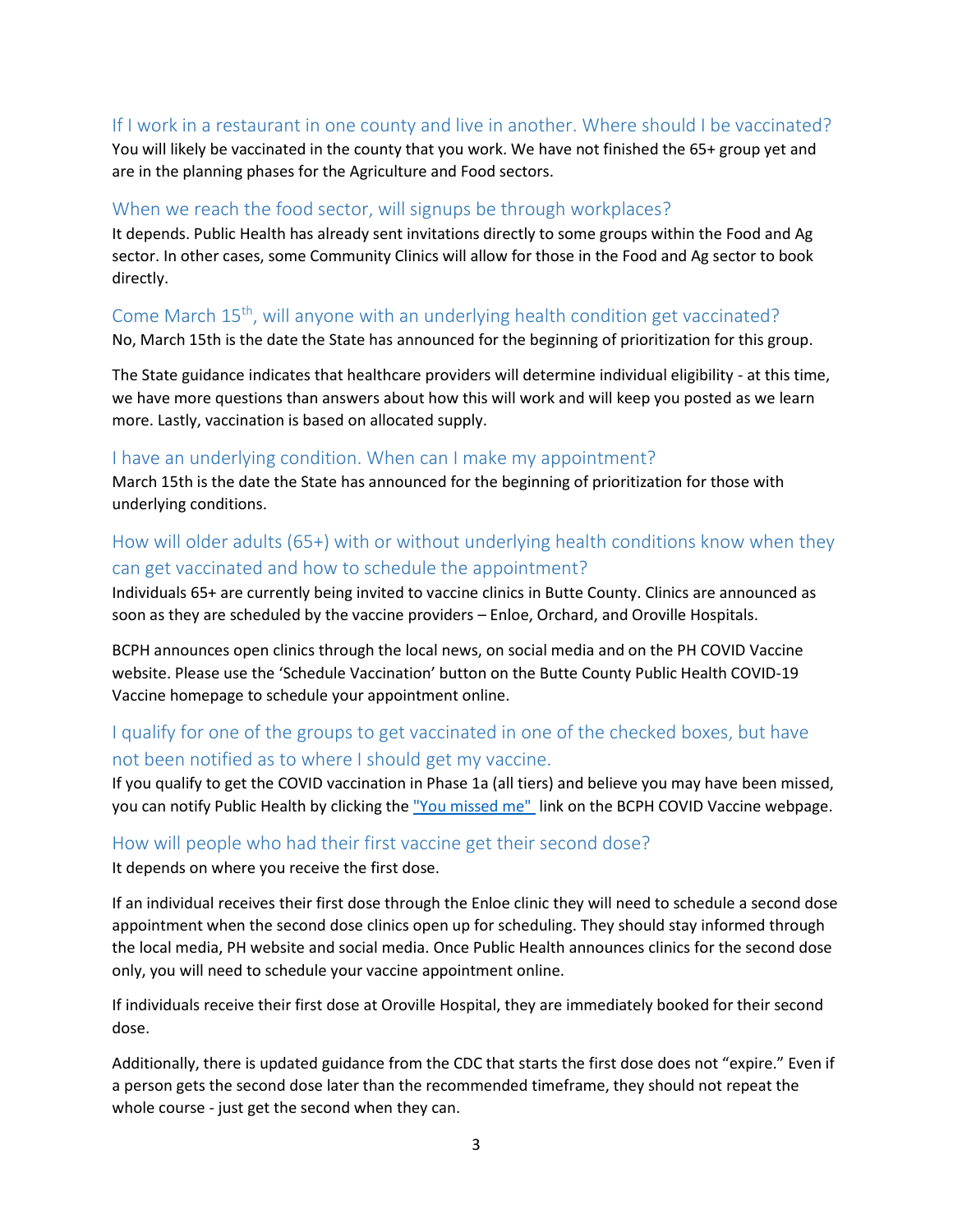CDC's updated guidance was revised to allow for second dose administration up to 6 weeks (42 days) after the first if it is not feasible to adhere to the recommended interval. CDC is not advocating for people to delay getting their second dose, but the data from clinical trials support this range.

#### I work in one county and live in another. Where should I be vaccinated?

Except for the education sector, you will likely get vaccinated in the county in which you live based on age. Talk with your employer first about vaccine eligibility.

Teachers and staff should be vaccinated at the school district in which they work. For example, if you live in Butte County but are a teacher in Glenn County, you will be vaccinated at a GUSD vaccine clinic.

#### How do day care providers get notified- many of them are self-employed?

Day cares are required to be licensed by the state, even in-home day cares. Public Health has access to this list of licensed day care providers in Butte County and will be able to contact them when their place in line for the vaccine is ready.

#### Is transportation to the vaccine clinic in Meriam Park available?

Transportation is available through the B-Line's Paratransit service, which offers door-to-door rides for persons 70 and older. An application must be completed in advance of the first ride. Applications can be requested over the phone, in-person, or downloaded from the internet. A one-way ride on the Paratransit is \$3.50.

- Contact B-Line Paratransit: 530-809-4614 (option 1)
- Download the B-Line Paratransit Dial-a-Ride application: [tinyurl.com/ButteParatransit](http://tinyurl.com/ButteParatransit)

#### Where will I go to get the vaccine once it is available?

It depends on how you become eligible, where you live, vaccine supply, and clinic availability. BCPH announces open clinics through the local news, on social media and on the Butte County Public Health COVID-19 Vaccine website.

#### How often are you going to announce clinics and when?

At this time, we do not have a timeline. Scheduling clinics depends on how many doses that the State allocates to Butte County each week. BCPH announces open clinics through the local news, on social media and on the PH COVID Vaccine website.

#### How many vaccine doses have been administered and how many are you administering per week?

You can find this information on the COVID-19 dashboard on the Butte County Public Health COVID-19 homepage.

#### Will there be drive-thru or walk-in vaccine clinics similar to the flu shot?

As the supply of vaccine increases more community vaccine clinics will be made available. These may include walk-in and drive-thru.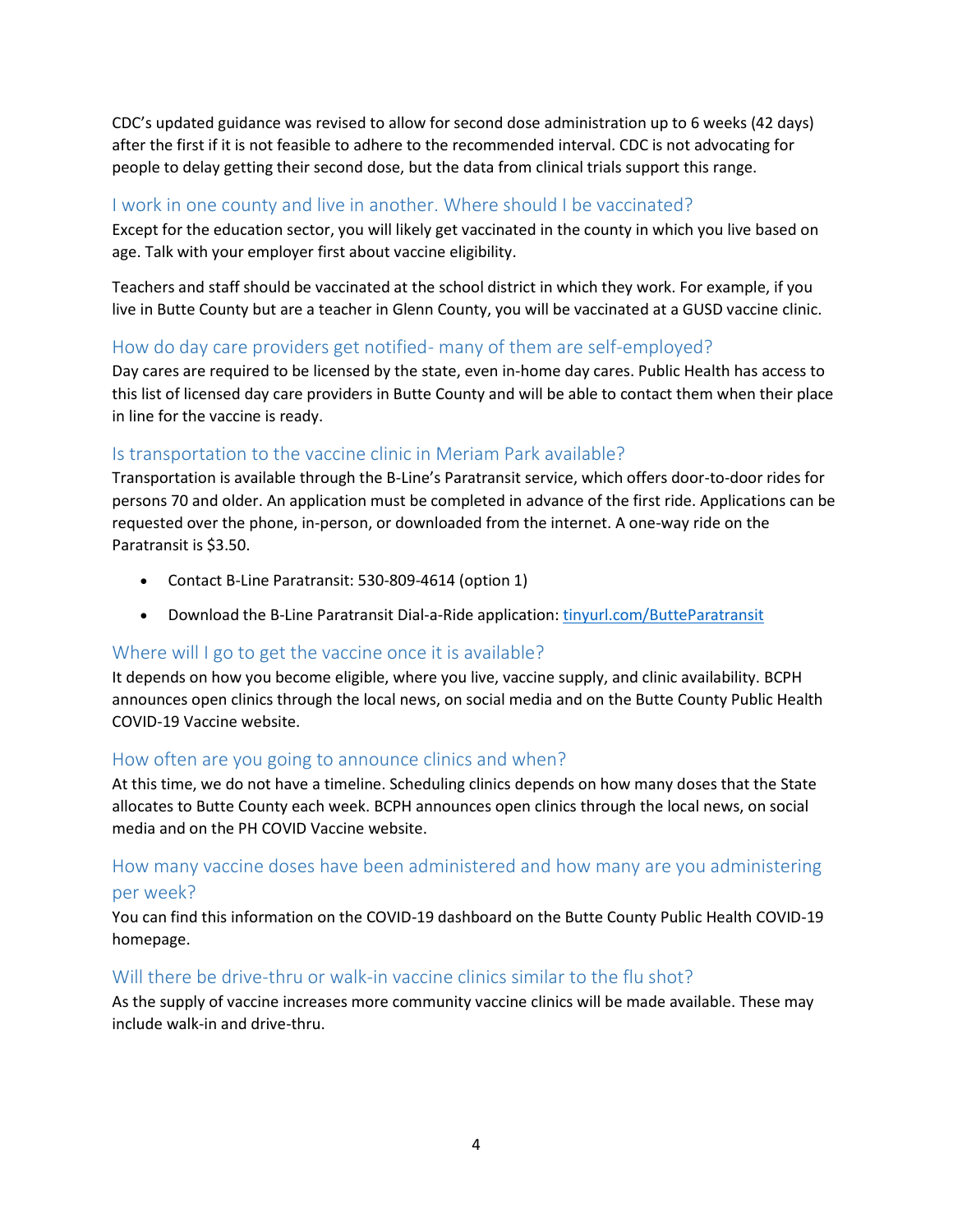#### Will doctor's offices have vaccine to give their patients?

It's possible, but uncertain at this time. This is dependent on the State's new agreement with Blue Shield, the Third Party Administrator. As more information becomes available we will share it with the public.

#### Will people get to choose which vaccine they receive?

No. Vaccine preference is not available, however, you can choose NOT to receive the vaccine at the clinic. Both Pfizer and Moderna vaccine have been reviewed by scientists and vaccine safety review groups as safe and effective.

#### I am a frontline essential worker in Phase 1a and believe I was missed.

If you are a frontline essential worker in Phase 1a and have not been invited from Butte County Public Health or your employer, please use the "YouMissedMe" link on the Butte County Public Health COVID-19 Vaccine Webpage.

#### I am a caregiver and believe I was missed.

If you are a primary caregiver and believe you were missed, please use the "YouMissedMe" link on the Butte County Public Health COVID-19 Vaccine Webpage.

## I was invited but lost my invitation or missed my appointment. Can I still get the vaccine?

If you missed your appointment, please use the contact information in your original invitation to reschedule.

If you lost your invitation, please use the "YouMissedMe" link on the Butte County Public Health COVID-19 Vaccine Webpage.

#### I am an individual - how will I know when it is my turn for vaccine and how will I be invited?

BCPH announces open clinics through the local news, on social media and on the PH COVID Vaccine website.

#### Will Butte County get the Johnson & Johnson vaccine if it is approved?

The Johnson & Johnson vaccine will move through the approval process just like Moderna and Pfizer, which includes:

- Review by the FDA and Emergency Use Authorization granted or denied.
- Review by the Western States Scientific Safety Review Workgroup.

Once approved, Butte County will likely be offered an allocation of Johnson & Johnson.

#### Are you looking for non-medical volunteers to help at the vaccination clinics? If so how do we sign up?

Yes! We will need volunteers to help with the vaccination clinics. Please sign up with Disaster [Healthcare Volunteers](https://www.healthcarevolunteers.ca.gov/). You can sign up using that website even if you are not a medical or healthcare professional.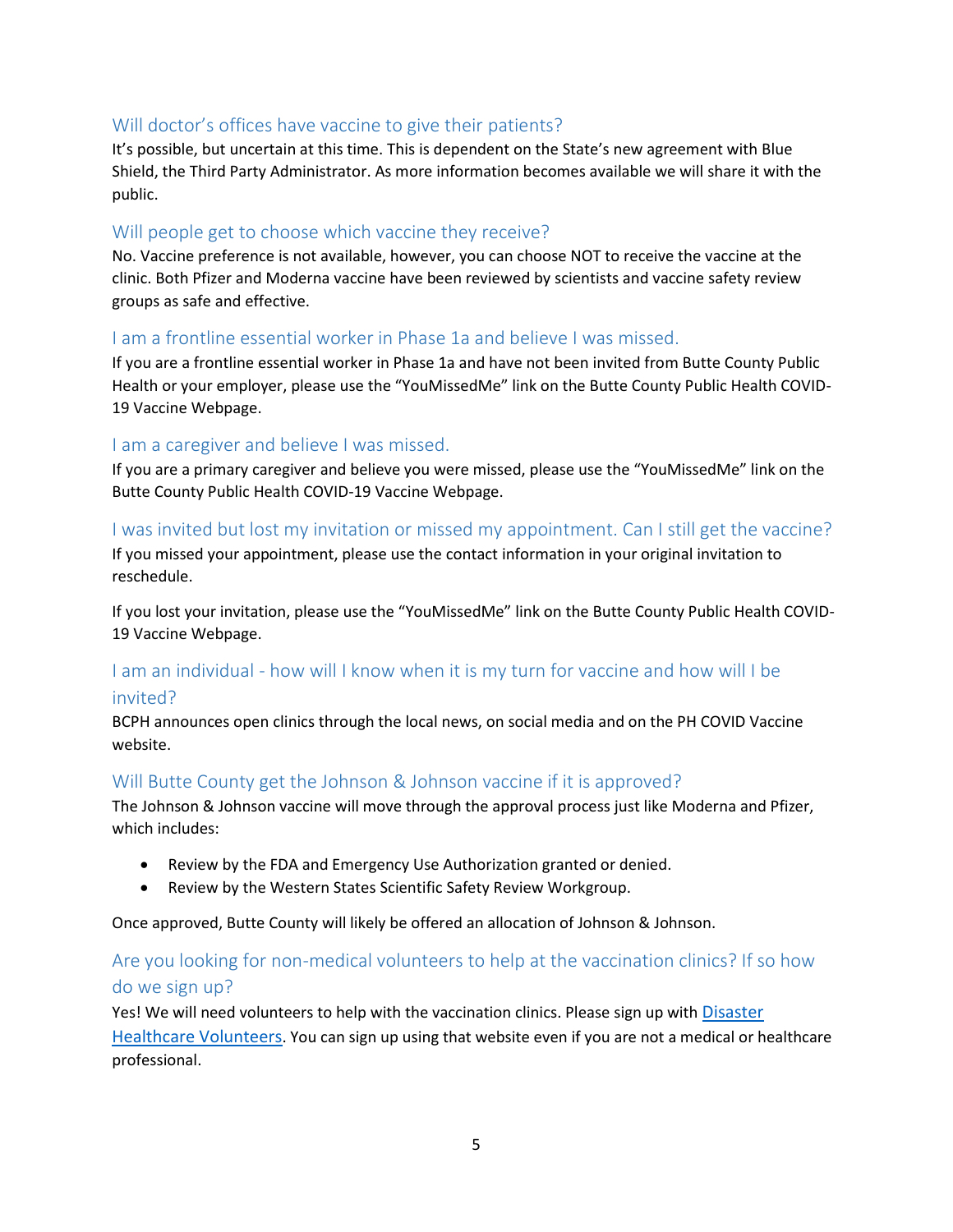I registered our business as critical manufacturing in January for our staff to receive vaccines. Is this still a category or should I tell everyone to sign up on their own? The State's vaccine plan does not currently prioritize sectors past the phase and tier we are currently in, Phase 1b Tier 1.

Therefore, unless your business falls into one of the prioritized sectors in Phase 1a (Tier 1-3) or Phase 1b Tier1, employees will need to stay informed about upcoming age-based vaccination clinics.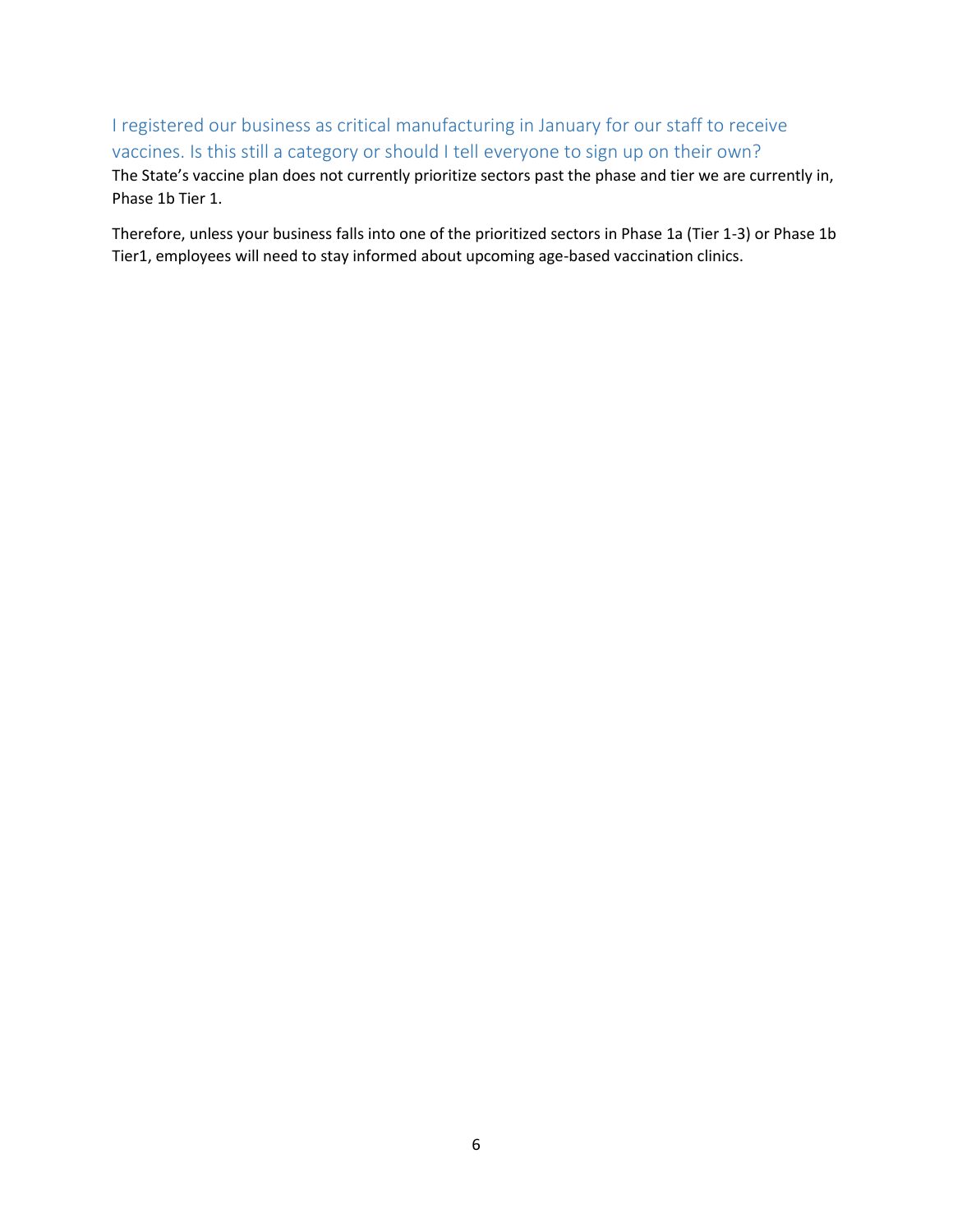## What to know pre and post vaccination

#### Do I need to quarantine after getting fully vaccinated?

Per the guidance released on February 15, 2021 from CDPH, vaccinated persons with an exposure to someone with suspected or confirmed COVID-19 are not required to quarantine if they meet all of the following criteria:

- Are fully vaccinated (i.e., ≥2 weeks following receipt of the second dose in a 2-dose series, or ≥2 weeks following receipt of one dose of a single-dose vaccine)
- Are within 3 months following receipt of the last dose in the series
- Have remained asymptomatic since the current COVID-19 exposure

Persons who do not meet all 3 of the above criteria should continue to follow current CDPH quarantine guidance after exposure to someone with suspected or confirmed COVID-19.

#### What will it cost to get a COVID-19 vaccine?

COVID-19 vaccines are available at no cost, but they are only available to eligible individuals.

## If vaccines are coming, do I still have to wear a mask, keep a distance, and avoid gatherings?

Yes. We all need to do our part to stay safe while we wait for vaccines to be widely available, and for a sufficient portion of the population to be vaccinated. Our county, like everyone else, will receive a limited supply to start. More will come over time. It may take many months before everyone in Butte County who wants a vaccine has gotten one. This means we all need to work together to keep our risk of COVID-19 low. We can do that by protecting ourselves and others by wearing face masks, keeping our distance, and not gathering in groups.

#### Do I still need to wear a mask after I get vaccinated?

Yes. This is because the vaccine prevents illness but not infection. The vaccine will prevent you from getting sick, but there is the potential you can still transmit the virus to other people and those people may not be vaccinated yet and can still get sick. Studies are currently underway to determine if the vaccine also stops the transmission. Until we have the results of those studies and the CDC makes recommendation to the CDPH, everyone should continue to wear a face mask.

## Will I be required to get tested for COVID-19 before getting vaccinated? No.

#### I already had COVID, do I still need the vaccine?

Due to the severe health risks associated with COVID-19 and the fact that re-infection with COVID-19 is possible, people may be advised to get a COVID-19 vaccine even if they have been sick with COVID-19 before. At this time, we do not know how long someone is protected from getting sick again after recovering from COVID-19. We won't know how long immunity produced by vaccination lasts until we have a vaccine and more data on how well it works.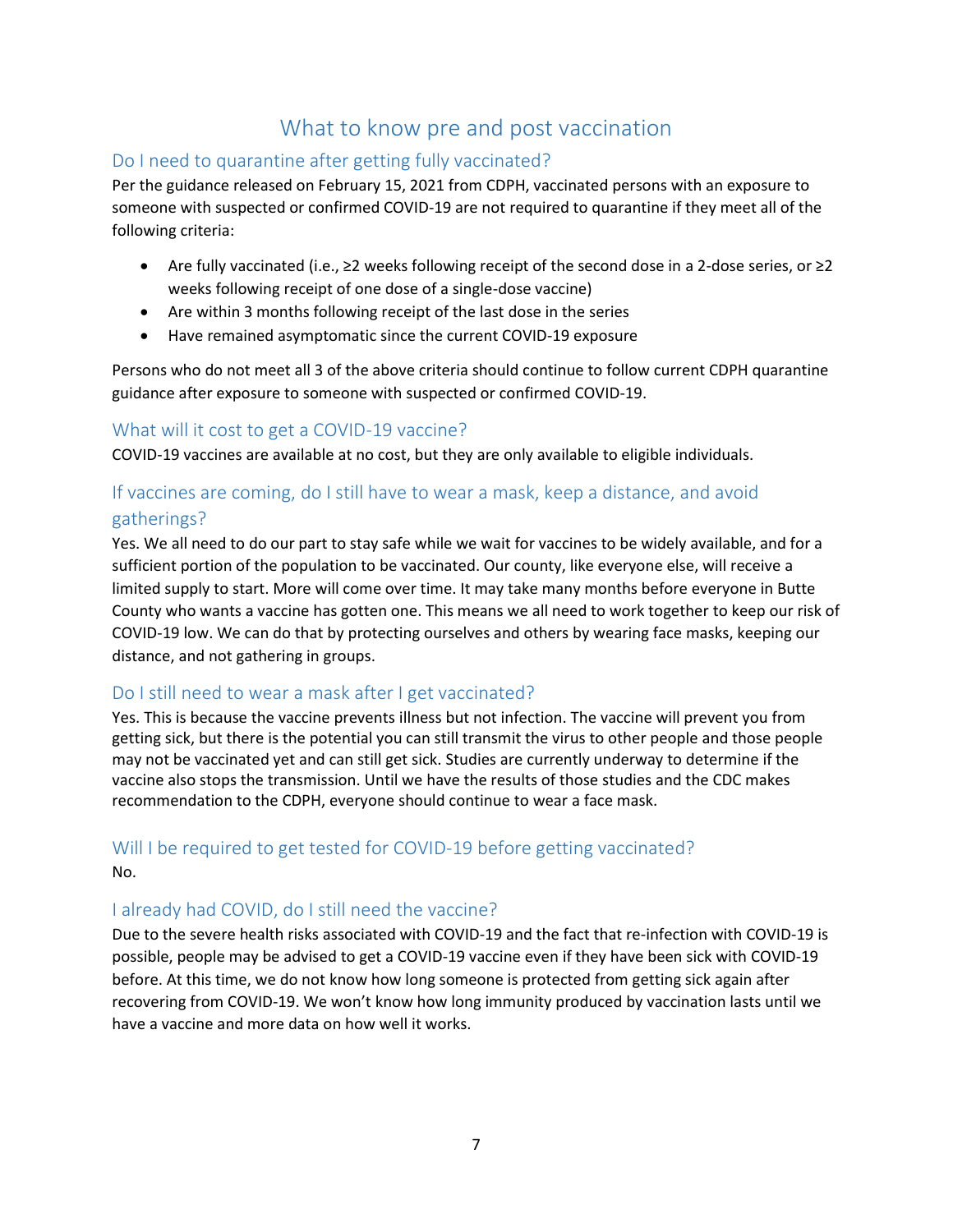## General Vaccination Information

#### What is a realistic timeline for when the vaccine will be available to the general population?

The California Department of Public Health expects to have enough supplies to vaccinate most Californians by summer 2021.

#### When will there be a vaccine available for children?

Currently, [two vaccines](https://www.cdc.gov/coronavirus/2019-ncov/vaccines/different-vaccines.html) are authorized and recommended to prevent COVID-19: Pfizer-BioNTech (16 years and older) and Moderna (18 years and older). Multiple COVID-19 vaccines are also still under development. Large-scale (Phase 3) clinical trials are in progress or being planned for two additional COVID-19 vaccines in the United States.

#### What is an Emergency Use Authorization (EAU) as it relates to a new vaccine?

An Emergency Use Authorization (EUA) is a mechanism to facilitate the availability and use of medical countermeasures, including vaccines, during public health emergencies, such as the current COVID-19 pandemic. Once submitted, FDA will evaluate an EUA request and determine whether the relevant statutory criteria are met, taking into account the totality of the scientific evidence about the vaccine that is available to FDA. [Learn more about EUA.](https://www.fda.gov/vaccines-blood-biologics/vaccines/emergency-use-authorization-vaccines-explained)

#### How do COVID-19 vaccines work?

COVID-19 vaccines help our bodies develop immunity to the virus that causes COVID-19 without us having to get the illness. Different types of vaccines work in different ways to offer protection, but with all types of vaccines, the body is left with a supply of "memory" in our white blood cells that will remember how to fight that virus in the future.

It typically takes a few weeks for the body to make and use all the germ-fighting tools needed to get over the infection after vaccination. Therefore, it is possible that a person could be infected with the virus that causes COVID-19 just before or just after vaccination and then get sick because the vaccine did not have enough time to provide protection.

Sometimes after vaccination, the process of building immunity can cause symptoms, such as fever. These symptoms are normal and are a sign that the body is building immunity.

## Medical Related Questions

#### How effective are the available vaccines against the new variance strains of COVID?

Multiple SARS-CoV-2 variants are circulating globally. So far, early studies suggest that antibodies generated through vaccination with currently authorized vaccines recognize these variants and vaccine efficacy remains the same. Scientists are working to learn more about these variants to better understand how easily they might be transmitted and the effectiveness of currently authorized vaccines against them.

#### I have an underlying condition and am 60. Am I eligible for vaccine?

Not at this time, there is not enough vaccine available at this time to cover everyone 65 and older and those younger than 65 with underlying conditions. The State is planning when and how to have younger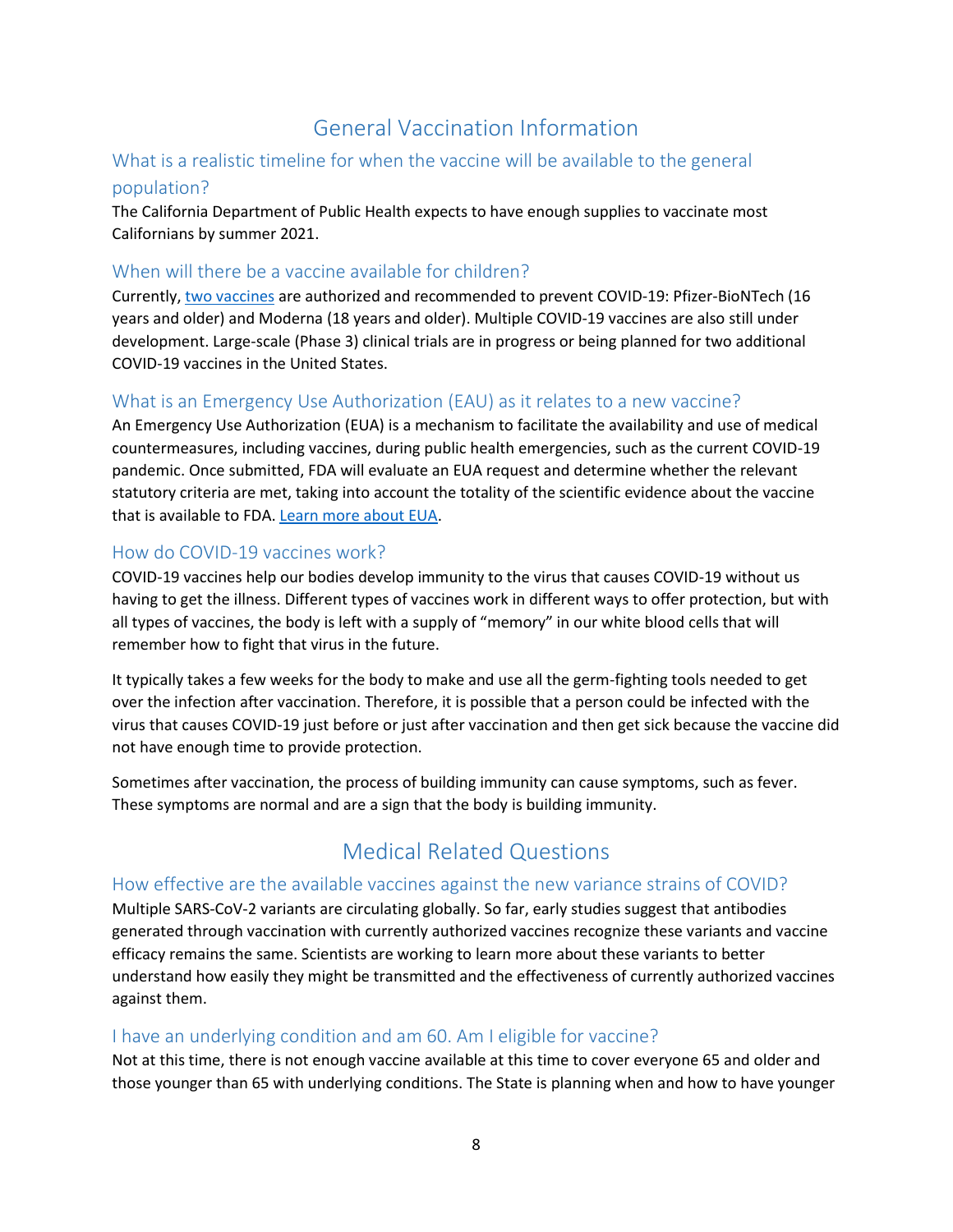people with underlying conditions included in the vaccination plan. What we do know is that when that happens it will be very strict criteria regarding underlying conditions.

#### I have underlying conditions. Why am I not being prioritized for vaccine sooner?

Butte County Public Health continues to follow the State's phased vaccine distribution approach. While there has been discussion in the media about changes to the State's prioritization, no official changes have been made.

## What is considered an underlying or pre-existing condition that puts you at higher risk for COVID-19?

Adults of any age with certain underlying medical conditions are at increased risk for severe illness from the virus that causes COVID-19. Severe illness from COVID-19 is defined as hospitalization, admission to the ICU, intubation or mechanical ventilation, or death. For more information please visit this CDC [webpage.](https://www.cdc.gov/coronavirus/2019-ncov/need-extra-precautions/people-with-medical-conditions.html) Adults of any age with the following conditions are at increased risk of severe illness from COVID-19:

- Cancer
- Chronic kidney disease
- COPD Chronis obstructive pulmonary disease
- Down syndrome
- Heart conditions Heart failure, coronary artery disease, cardiomyopathies
- Weakened immune system from solid organ transplant
- $\bullet$  Severe obesity BMI > 40
- Pregnancy
- Sickle cell disease
- Smoking
- Type 2 diabetes

#### Should I wait to get my second dose if I am symptomatic?

Yes. If a person is symptomatic with Influenza-like symptoms or tests positive for COVID-19 at a time when they are normally scheduled to receive their second dose (21 or 28 days Pfizer/ Moderna) they should be delayed 10 days or until the individual is asymptomatic.

#### If I already had COVID-19 and recovered do I still need to get vaccinated?

Yes. Due to the severe health risks associated with COVID-19 and the fact that reinfection with COVID-19 is possible, you should be vaccinated regardless of whether you already had COVID-19 infection. If you were treated for COVID-19 symptoms with monoclonal antibodies or convalescent plasma, you should wait 90 days before getting a COVID-19 vaccine. Talk to your doctor if you are unsure what treatments you received or if you have more questions about getting a COVID-19 vaccine.

Experts do not yet know how long someone is protected from getting sick again after recovering from COVID-19. The immunity someone gains from having an infection, called "natural immunity," varies from person to person. It is rare for someone who has had COVID-19 to get infected again. It also is uncommon for people who do get COVID-19 again to get it within 90 days of when they recovered from their first infection. We won't know how long immunity produced by vaccination lasts until we have more data on how well the vaccines work.